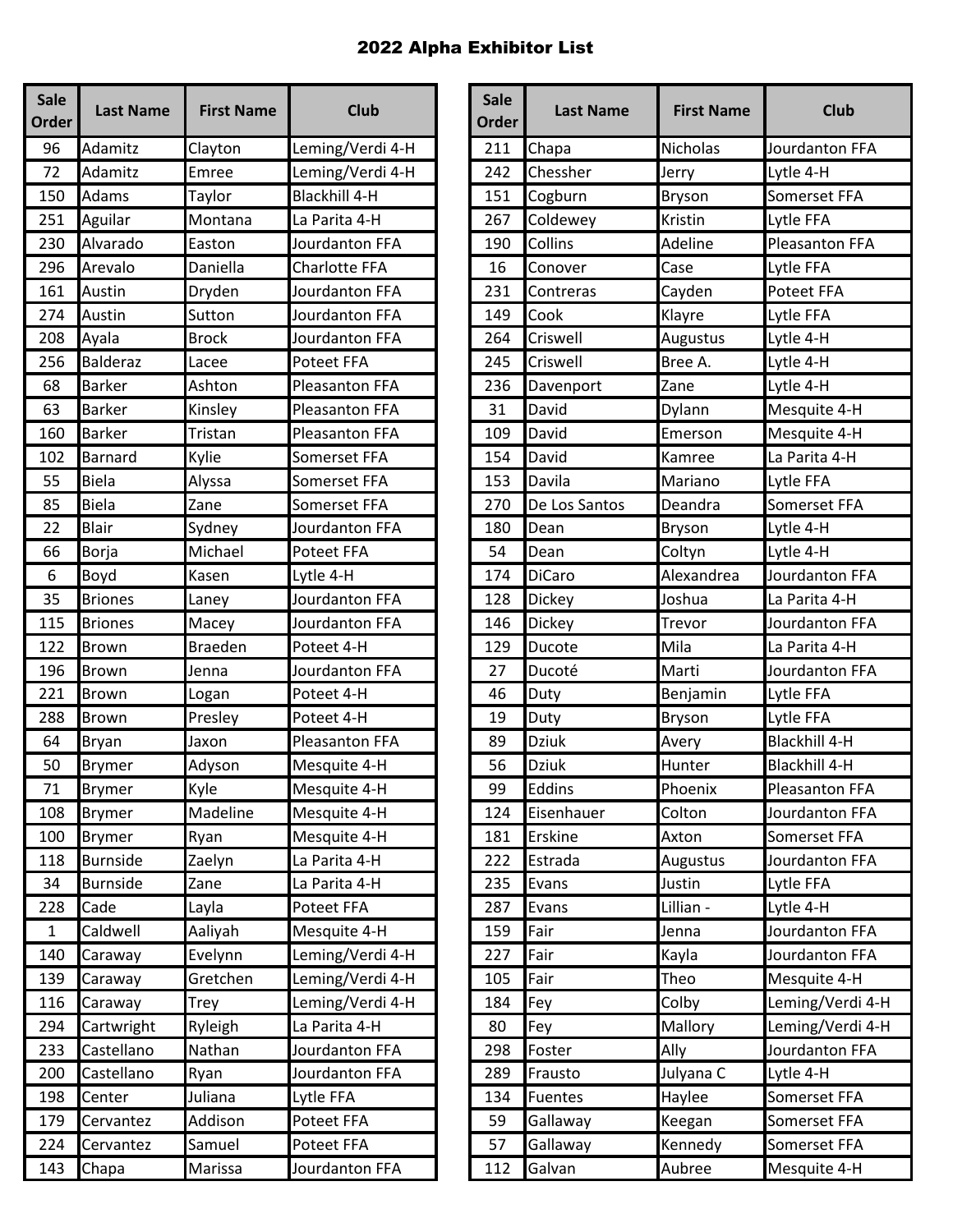| <b>Sale</b><br>Order | <b>Last Name</b> | <b>First Name</b> | <b>Club</b>           | <b>Sale</b><br><b>Order</b> | <b>Last Name</b> | <b>First Name</b> | <b>Club</b>          |
|----------------------|------------------|-------------------|-----------------------|-----------------------------|------------------|-------------------|----------------------|
| 138                  | Garcia           | Aralynn           | Somerset FFA          | 14                          | Jenschke         | Lorelei           | Poteet 4-H           |
| 260                  | Garcia           | <b>Briana</b>     | <b>Poteet FFA</b>     | 60                          | Jenschke         | Peyton            | Poteet 4-H           |
| 120                  | Garcia           | Katelynn          | Poteet 4-H            | 90                          | Johnson          | Wyatt             | Lytle FFA            |
| 226                  | Garcia           | Renesmee          | Somerset FFA          | 258                         | Jones            | Mason             | Pleasanton FF        |
| 281                  | Garcia           | Sebastian         | Lytle FFA             | $\overline{2}$              | Jones            | Miranda           | Jourdanton FI        |
| 284                  | Garza            | Xavius            | Poteet FFA            | 238                         | Jupe             | Chase             | Jourdanton FF        |
| 247                  | Georgiev         | Ljiljana          | Lytle FFA             | 278                         | Kaiser           | Killian           | Mesquite 4-H         |
| 218                  | Gilbreth         | Ava               | Somerset FFA          | 93                          | Katcsmorak       | Adelyn            | Leming/Verdi         |
| 121                  | Golla            | Darcy             | Jourdanton FFA        | 133                         | Katcsmorak       | Emma              | Leming/Verdi         |
| 241                  | Gonzales         | Dylan             | Somerset FFA          | 91                          | Katcsmorak       | Kate              | Leming/Verdi         |
| 257                  | Gonzales         | Juan              | Somerset FFA          | 156                         | Katcsmorak       | Macy              | Leming/Verdi         |
| 234                  | Griffin          | Emma              | Leming/Verdi 4-H      | 219                         | Kelley           | Ainsley           | Pleasanton FF        |
| 254                  | Guedea           | Matthew           | <b>Pleasanton FFA</b> | 237                         | Keylich          | <b>Brett</b>      | Mesquite 4-H         |
| 155                  | Guerra           | Taylor            | Poteet FFA            | 67                          | Kielman          | Wade              | Jourdanton FI        |
| 79                   | Guzman           | Aiden             | Jourdanton FFA        | 97                          | King             | Corgin.           | Pleasanton FF        |
| 114                  | Guzman           | Avery             | Jourdanton FFA        | 210                         | King             | Tycen.            | Pleasanton FF        |
| 158                  | Haak             | Jayden            | Poteet FFA            | 152                         | Koehler          | Alyssa            | Jourdanton FI        |
| 45                   | Hagen            | Holden            | Mesquite 4-H          | 286                         | <b>Krause</b>    | Lillian           | Mesquite 4-H         |
| 163                  | Hagen            | Stayton           | Mesquite 4-H          | 144                         | <b>Krause</b>    | Luke              | Mesquite 4-H         |
| 29                   | Hagen            | Trey              | Pleasanton FFA        | 39                          | Krauskopf        | Jayce             | Pleasanton FF        |
| 209                  | Haltom           | Cort              | Lytle FFA             | 37                          | Landa            | Memphis           | Poteet 4-H           |
| 104                  | Hammonds         | Haley             | Poteet FFA            | 78                          | Lassere          | Autumn            | Lytle FFA            |
| 259                  | Hammonds         | Kaden             | Poteet FFA            | 36                          | Lassere          | Kayzen            | Lytle FFA            |
| 291                  | Hannah           | Hailey            | La Parita 4-H         | 204                         | Lauderdale       | Savannah          | Pleasanton FF        |
| 70                   | Hansen           | Morgan            | Somerset FFA          | 215                         | Lauderdale       | Zurie             | Pleasanton FF        |
| 111                  | Hansen           | Samuel            | Somerset FFA          | 183                         | Lira             | Nahla             | Poteet 4-H           |
| 265                  | Harris           | Taylor Bryce      | Jourdanton FFA        | 107                         | Lopez            | <b>Brennan</b>    | Pleasanton FF        |
| 117                  | Harvey           | Cashlynn          | Lytle FFA             | 178                         | Lopez            | Connor            | <b>Pleasanton FF</b> |
| 53                   | Haufler          | Hayden            | La Parita 4-H         | 24                          | Lopez            | Elizabeth         | Poteet FFA           |
| 272                  | Hernandez        | Julian            | Somerset FFA          | 82                          | Lopez            | Emily             | Poteet FFA           |
| 26                   | <b>Hicks</b>     | Matthew           | Jourdanton FFA        | 81                          | Lopez            | Justin            | Poteet FFA           |
| 175                  | Hierholzer       | Jace              | Jourdanton FFA        | 11                          | Lutz             | McKenzie          | Jourdanton FF        |
| 214                  | Hierholzer       | Kylie             | Jourdanton FFA        | 240                         | Marshall         | Allison           | Lytle FFA            |
| 243                  | Hill             | Joshua            | La Parita 4-H         | 255                         | Martin           | Ariel             | Lytle FFA            |
| 162                  | Hindes           | Cali              | Jourdanton FFA        | 220                         | Martin           | Whitney           | Pleasanton FF        |
| 15                   | Hofferichter     | Clayton           | La Parita 4-H         | 217                         | Martinez         | Juliana           | Lytle FFA            |
| 168                  | Howard           | Jace              | Jourdanton FFA        | 173                         | Mascorro         | Candice           | Jourdanton FI        |
| 169                  | Howard           | Riley             | Jourdanton FFA        | 187                         | McAda            | Sadie             | Pleasanton FF        |
| 98                   | <b>Huggins</b>   | Sawyer            | Poteet 4-H            | 87                          | McMillan         | Johnelle          | Mesquite 4-H         |
| 106                  | <b>Huggins</b>   | Slayde            | Poteet 4-H            | 212                         | McNeill          | Kirby             | Jourdanton FI        |
| 276                  | Ingram           | Rylee             | Jourdanton FFA        | 126                         | Medina           | Lucas             | Somerset FFA         |
| 86                   | Jasik            | <b>Barin</b>      | Leming/Verdi 4-H      | 199                         | Miller           | Zachary           | Lytle 4-H            |
| 253                  | Jenkins          | Kaylee            | Jourdanton FFA        | 263                         | <b>Mireles</b>   | Luciano           | Lytle FFA            |
| 88                   | Jenschke         | Hayden            | Poteet 4-H            | 69                          | Mitchell         | Cade              | <b>Pleasanton FF</b> |

| <b>Sale</b><br>rder | <b>Last Name</b> | <b>First Name</b>   | <b>Club</b>           | <b>Sale</b><br><b>Order</b> | <b>Last Name</b> | <b>First Name</b> | <b>Club</b>           |
|---------------------|------------------|---------------------|-----------------------|-----------------------------|------------------|-------------------|-----------------------|
| 138                 | Garcia           | Aralynn             | Somerset FFA          | 14                          | Jenschke         | Lorelei           | Poteet 4-H            |
| 260                 | Garcia           | <b>Briana</b>       | Poteet FFA            | 60                          | Jenschke         | Peyton            | Poteet 4-H            |
| 120                 | Garcia           | Katelynn            | Poteet 4-H            | 90                          | Johnson          | Wyatt             | Lytle FFA             |
| 226                 | Garcia           | Renesmee            | Somerset FFA          | 258                         | Jones            | Mason             | <b>Pleasanton FFA</b> |
| 281                 | Garcia           | Sebastian           | Lytle FFA             | $\overline{2}$              | Jones            | Miranda           | Jourdanton FFA        |
| 284                 | Garza            | Xavius              | Poteet FFA            | 238                         | Jupe             | Chase             | Jourdanton FFA        |
| 247                 | Georgiev         | Ljiljana            | Lytle FFA             | 278                         | Kaiser           | Killian           | Mesquite 4-H          |
| 218                 | Gilbreth         | Ava                 | Somerset FFA          | 93                          | Katcsmorak       | Adelyn            | Leming/Verdi 4-H      |
| 121                 | Golla            | Darcy               | Jourdanton FFA        | 133                         | Katcsmorak       | Emma              | Leming/Verdi 4-H      |
| 241                 | Gonzales         | Dylan               | Somerset FFA          | 91                          | Katcsmorak       | Kate              | Leming/Verdi 4-H      |
| 257                 | Gonzales         | Juan                | <b>Somerset FFA</b>   | 156                         | Katcsmorak       | Macy              | Leming/Verdi 4-H      |
| 234                 | Griffin          | Emma                | Leming/Verdi 4-H      | 219                         | Kelley           | Ainsley           | <b>Pleasanton FFA</b> |
| 254                 | Guedea           | Matthew             | <b>Pleasanton FFA</b> | 237                         | Keylich          | <b>Brett</b>      | Mesquite 4-H          |
| 155                 | Guerra           | Taylor              | Poteet FFA            | 67                          | Kielman          | Wade              | Jourdanton FFA        |
| 79                  | Guzman           | Aiden               | Jourdanton FFA        | 97                          | King             | Corgin.           | <b>Pleasanton FFA</b> |
| 114                 | Guzman           | Avery               | Jourdanton FFA        | 210                         | King             | Tycen.            | <b>Pleasanton FFA</b> |
| 158                 | Haak             | Jayden              | Poteet FFA            | 152                         | Koehler          | Alyssa            | Jourdanton FFA        |
| 45                  | Hagen            | Holden              | Mesquite 4-H          | 286                         | Krause           | Lillian           | Mesquite 4-H          |
| 163                 | Hagen            | Stayton             | Mesquite 4-H          | 144                         | <b>Krause</b>    | Luke              | Mesquite 4-H          |
| 29                  | Hagen            | Trey                | Pleasanton FFA        | 39                          | Krauskopf        | Jayce             | Pleasanton FFA        |
| 209                 | Haltom           | Cort                | Lytle FFA             | 37                          | Landa            | Memphis           | Poteet 4-H            |
| 104                 | Hammonds         | Haley               | Poteet FFA            | 78                          | Lassere          | Autumn            | Lytle FFA             |
| 259                 | Hammonds         | Kaden               | <b>Poteet FFA</b>     | 36                          | Lassere          | Kayzen            | Lytle FFA             |
| 291                 | Hannah           | Hailey              | La Parita 4-H         | 204                         | Lauderdale       | Savannah          | <b>Pleasanton FFA</b> |
| 70                  | Hansen           | Morgan              | Somerset FFA          | 215                         | Lauderdale       | Zurie             | <b>Pleasanton FFA</b> |
| 111                 | Hansen           | Samuel              | Somerset FFA          | 183                         | Lira             | Nahla             | Poteet 4-H            |
| 265                 | <b>Harris</b>    | <b>Taylor Bryce</b> | Jourdanton FFA        | 107                         | Lopez            | <b>Brennan</b>    | Pleasanton FFA        |
| 117                 | <b>Harvey</b>    | Cashlynn            | Lytle FFA             | 178                         | <b>Lopez</b>     | Connor            | Pleasanton FFA        |
| 53                  | Haufler          | Hayden              | La Parita 4-H         | 24                          | Lopez            | Elizabeth         | Poteet FFA            |
| 272                 | Hernandez        | Julian              | Somerset FFA          | 82                          | Lopez            | Emily             | Poteet FFA            |
| 26                  | <b>Hicks</b>     | Matthew             | Jourdanton FFA        | 81                          | Lopez            | Justin            | Poteet FFA            |
| 175                 | Hierholzer       | Jace                | Jourdanton FFA        | 11                          | Lutz             | McKenzie          | Jourdanton FFA        |
| 214                 | Hierholzer       | Kylie               | Jourdanton FFA        | 240                         | Marshall         | Allison           | Lytle FFA             |
| 243                 | Hill             | Joshua              | La Parita 4-H         | 255                         | Martin           | Ariel             | Lytle FFA             |
| 162                 | Hindes           | Cali                | Jourdanton FFA        | 220                         | <b>Martin</b>    | Whitney           | Pleasanton FFA        |
| 15                  | Hofferichter     | Clayton             | La Parita 4-H         | 217                         | Martinez         | Juliana           | Lytle FFA             |
| 168                 | Howard           | Jace                | Jourdanton FFA        | 173                         | Mascorro         | Candice           | Jourdanton FFA        |
| 169                 | Howard           | Riley               | Jourdanton FFA        | 187                         | McAda            | Sadie             | Pleasanton FFA        |
| 98                  | <b>Huggins</b>   | Sawyer              | Poteet 4-H            | 87                          | McMillan         | Johnelle          | Mesquite 4-H          |
| 106                 | <b>Huggins</b>   | Slayde              | Poteet 4-H            | 212                         | McNeill          | Kirby             | Jourdanton FFA        |
| 276                 | Ingram           | Rylee               | Jourdanton FFA        | 126                         | Medina           | Lucas             | Somerset FFA          |
| 86                  | Jasik            | <b>Barin</b>        | Leming/Verdi 4-H      | 199                         | Miller           | Zachary           | Lytle 4-H             |
| 253                 | Jenkins          | Kaylee              | Jourdanton FFA        | 263                         | <b>Mireles</b>   | Luciano           | Lytle FFA             |
| 88                  | Jenschke         | Hayden              | Poteet 4-H            | 69                          | Mitchell         | Cade              | Pleasanton FFA        |
|                     |                  |                     |                       |                             |                  |                   |                       |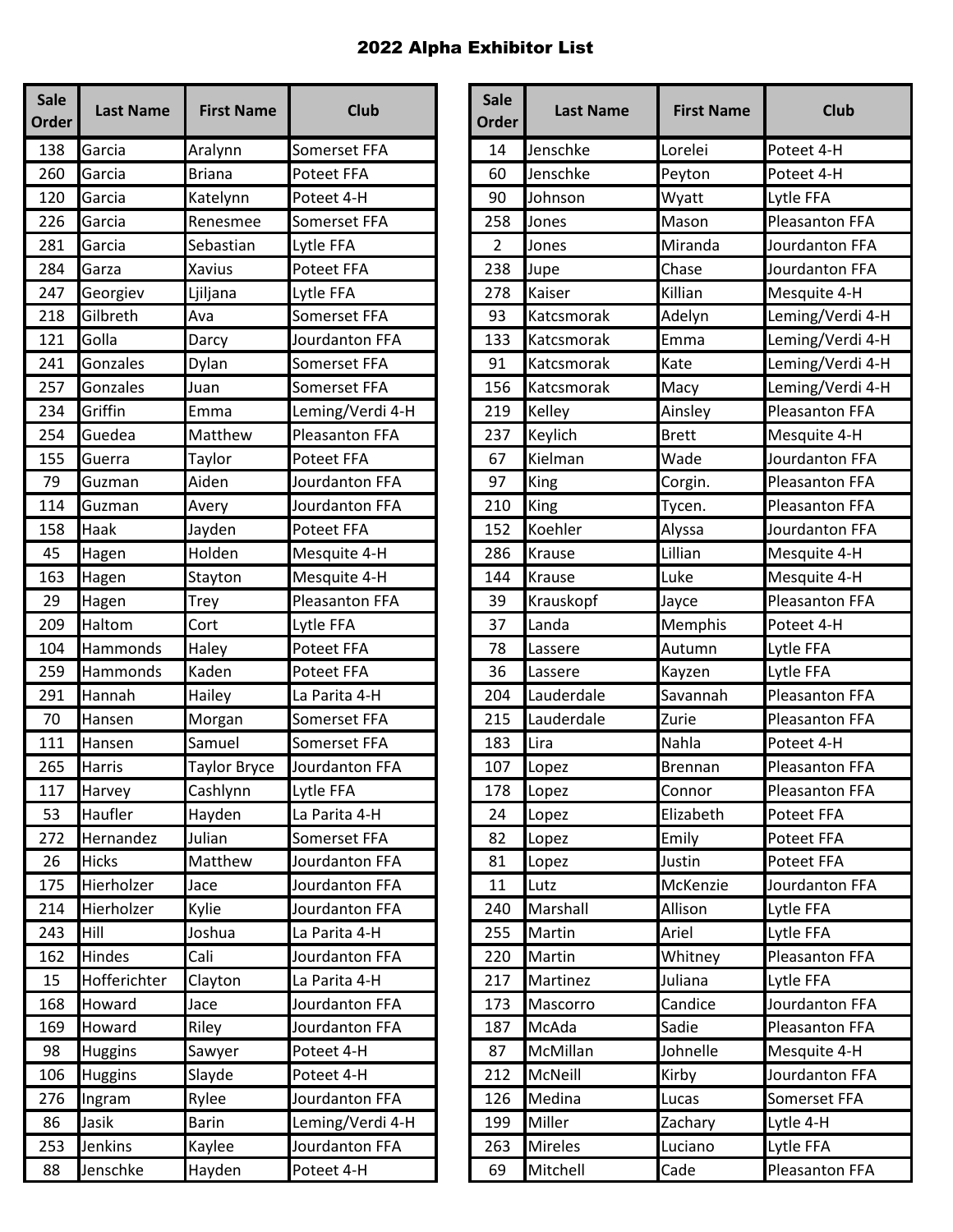| <b>Sale</b><br><b>Order</b> | <b>Last Name</b> | <b>First Name</b>  | <b>Club</b>           | <b>Sale</b><br><b>Order</b> | <b>Last Name</b> | <b>First Name</b> | <b>Club</b>   |
|-----------------------------|------------------|--------------------|-----------------------|-----------------------------|------------------|-------------------|---------------|
| 232                         | Mitchell         | Kenley             | Leming/Verdi 4-H      | 110                         | Ribanic          | Chloe             | Somerset FFA  |
| 177                         | Mitchell         | Skylar             | <b>Pleasanton FFA</b> | 252                         | Ricord           | Riley             | Lytle 4-H     |
| 225                         | Muraira          | Samuel             | Lytle FFA             | 266                         | Ringelstein      | Cross             | Mesquite 4-H  |
| 127                         | Naegelin         | Gerald             | Lytle 4-H             | 182                         | Riojas           | <b>Blake</b>      | Somerset FFA  |
| 269                         | <b>Netardus</b>  | Annie              | Jourdanton FFA        | 290                         | Rivas            | Brooklyn          | Poteet FFA    |
| 125                         | Nieschwitz       | Chloe              | Mesquite 4-H          | 192                         | Robles           | Jose Angel        | Poteet FFA    |
| 275                         | O Rourke         | Kayla              | Jourdanton FFA        | 166                         | Rodriguez        | Jaxson            | Leming/Verdi  |
| 20                          | Okruhlik         | Sarah              | Jourdanton FFA        | 83                          | Rodriguez        | Zane              | Leming/Verdi  |
| 74                          | <b>Okruhlik</b>  | Wesley             | Jourdanton FFA        | 165                         | Romo             | Gil               | Charlotte FFA |
| 73                          | Olle             | Bryndan            | Pleasanton FFA        | 197                         | Romo             | Ilissa            | Charlotte FFA |
| 136                         | Olle             | Dylan              | Pleasanton FFA        | 273                         | Romo             | Victoria          | Somerset FFA  |
| 44                          | Olle             | Jace               | Pleasanton FFA        | 113                         | Royal            | Blakely           | Leming/Verdi  |
| 32                          | Olle             | Kaydin             | Pleasanton FFA        | 51                          | Royal            | Pearson           | Leming/Verdi  |
| 176                         | Olle             | Madlyn             | Pleasanton FFA        | 75                          | Royal            | Reese             | Leming/Verdi  |
| 292                         | Parks            | Cole               | Jourdanton FFA        | 223                         | Rutherford       | McAda             | Pleasanton FF |
| 185                         | Parks            | <b>Donald Neal</b> | Jourdanton FFA        | 194                         | Rye              | Bailey-Anne       | Jourdanton FF |
| 201                         | Parrish          | Alexa              | La Parita 4-H         | 250                         | Rye              | Riley             | Jourdanton FF |
| 295                         | Parrish          | Colton             | La Parita 4-H         | 5                           | Sanchez          | Tristan           | Poteet FFA    |
| 279                         | Patterson        | Avery              | Lytle FFA             | 164                         | Sandoval         | <b>Alexis</b>     | Jourdanton FI |
| 297                         | Pawelek          | Hadley             | La Parita 4-H         | 4                           | Satterfield      | Hailey            | Jourdanton FI |
| 282                         | Pawelek          | Hayes              | La Parita 4-H         | 119                         | Satterfield      | Weston            | Jourdanton FI |
| 12                          | Pawelek          | Holden             | La Parita 4-H         | 167                         | Scharmann        | Sarah             | Mesquite 4-H  |
| 147                         | Pawelek          | Peter              | La Parita 4-H         | 8                           | Schimelpfening   | Sadie             | Pleasanton FF |
| 123                         | Pawelek          | Tatum              | La Parita 4-H         | 49                          | Schorsch         | Kooper            | Jourdanton FI |
| 206                         | Perez            | Anissa             | Lytle FFA             | 191                         | Schorsch         | Kye               | Jourdanton FF |
| 216                         | Perkins          | Kolbi              | Lytle 4-H             | 171                         | Schroeder        | Christian         | Lytle 4-H     |
| 202                         | Poppe            | Makenna            | Jourdanton FFA        | 188                         | Schuchart        | Peyton            | Jourdanton FI |
| 132                         | Porter           | Lanie              | Pleasanton FFA        | 21                          | Segura           | Savannah          | Jourdanton FI |
| 137                         | Porter           | Wyatt              | Pleasanton FFA        | 145                         | Sherley          | Allyson           | Pleasanton FF |
| 18                          | Powell           | Jacob              | Jourdanton FFA        | 25                          | Slomchinski      | Makenna           | Mesquite 4-H  |
| 33                          | Powell           | Jaxson             | Jourdanton FFA        | 213                         | Smith            | Allison           | Poteet FFA    |
| 48                          | Powell           | Macy               | Jourdanton FFA        | 195                         | Smith            | Cooper            | Pleasanton FF |
| 103                         | Powell           | Reid               | Jourdanton FFA        | 43                          | Smith            | Gunner            | Poteet FFA    |
| 249                         | Pruski           | Colt               | Pleasanton FFA        | 207                         | Smith            | Hunter            | Poteet FFA    |
| 141                         | Purchis          | Madison            | Poteet 4-H            | 47                          | Smith            | Julia             | Poteet FFA    |
| 277                         | Rakowitz         | Alexis             | Jourdanton FFA        | 205                         | Smith            | Katelyn           | Poteet FFA    |
| 271                         | Rakowitz         | Kenzie             | Jourdanton FFA        | 135                         | Smith            | Rebecca           | Poteet FFA    |
| 41                          | Rankin           | <b>Brooke</b>      | Pleasanton FFA        | 62                          | Smith            | Ryder             | Pleasanton FF |
| 30                          | Rankin           | Chase              | Jourdanton FFA        | 65                          | Solano           | Sophia            | Lytle FFA     |
| 92                          | Rankin           | Easton             | Mesquite 4-H          | 38                          | Soriano          | <b>Brianna</b>    | Somerset FFA  |
| 131                         | Rankin           | Ely                | Mesquite 4-H          | 170                         | <b>Sralik</b>    | Hailey            | Jourdanton FI |
| 52                          | Rathmell         | Ryden              | Mesquite 4-H          | 262                         | Steinle          | Curtis            | Jourdanton FI |
| 299                         | Read             | Brooklyn           | Mesquite 4-H          | 239                         | Stevens          | <b>Brady</b>      | Pleasanton FF |
| 285                         | Read             | Natalie            | Mesquite 4-H          | 142                         | Stewart          | Tyler             | Poteet FFA    |

| <b>Sale</b><br>rder | <b>Last Name</b> | <b>First Name</b>  | <b>Club</b>           | <b>Sale</b><br><b>Order</b> | <b>Last Name</b> | <b>First Name</b> | <b>Club</b>           |
|---------------------|------------------|--------------------|-----------------------|-----------------------------|------------------|-------------------|-----------------------|
| 232                 | Mitchell         | Kenley             | Leming/Verdi 4-H      | 110                         | Ribanic          | Chloe             | Somerset FFA          |
| 177                 | Mitchell         | Skylar             | <b>Pleasanton FFA</b> | 252                         | Ricord           | Riley             | Lytle 4-H             |
| 225                 | Muraira          | Samuel             | Lytle FFA             | 266                         | Ringelstein      | Cross             | Mesquite 4-H          |
| 127                 | Naegelin         | Gerald             | Lytle 4-H             | 182                         | Riojas           | <b>Blake</b>      | Somerset FFA          |
| 269                 | <b>Netardus</b>  | Annie              | Jourdanton FFA        | 290                         | Rivas            | Brooklyn          | Poteet FFA            |
| 125                 | Nieschwitz       | Chloe              | Mesquite 4-H          | 192                         | <b>Robles</b>    | Jose Angel        | <b>Poteet FFA</b>     |
| 275                 | O Rourke         | Kayla              | Jourdanton FFA        | 166                         | Rodriguez        | Jaxson            | Leming/Verdi 4-H      |
| 20                  | Okruhlik         | Sarah              | Jourdanton FFA        | 83                          | Rodriguez        | Zane              | Leming/Verdi 4-H      |
| 74                  | Okruhlik         | Wesley             | Jourdanton FFA        | 165                         | Romo             | Gil               | Charlotte FFA         |
| 73                  | Olle             | Bryndan            | Pleasanton FFA        | 197                         | Romo             | Ilissa            | Charlotte FFA         |
| 136                 | Olle             | Dylan              | <b>Pleasanton FFA</b> | 273                         | Romo             | Victoria          | Somerset FFA          |
| 44                  | Olle             | Jace               | Pleasanton FFA        | 113                         | Royal            | <b>Blakely</b>    | Leming/Verdi 4-H      |
| 32                  | Olle             | Kaydin             | <b>Pleasanton FFA</b> | 51                          | Royal            | Pearson           | Leming/Verdi 4-H      |
| 176                 | Olle             | Madlyn             | Pleasanton FFA        | 75                          | Royal            | Reese             | Leming/Verdi 4-H      |
| 292                 | Parks            | Cole               | Jourdanton FFA        | 223                         | Rutherford       | McAda             | <b>Pleasanton FFA</b> |
| 185                 | Parks            | <b>Donald Neal</b> | Jourdanton FFA        | 194                         | Rye              | Bailey-Anne       | Jourdanton FFA        |
| 201                 | Parrish          | Alexa              | La Parita 4-H         | 250                         | Rye              | Riley             | Jourdanton FFA        |
| 295                 | Parrish          | Colton             | La Parita 4-H         | 5                           | Sanchez          | Tristan           | Poteet FFA            |
| 279                 | Patterson        | Avery              | Lytle FFA             | 164                         | Sandoval         | <b>Alexis</b>     | Jourdanton FFA        |
| 297                 | Pawelek          | Hadley             | La Parita 4-H         | 4                           | Satterfield      | Hailey            | Jourdanton FFA        |
| 282                 | Pawelek          | Hayes              | La Parita 4-H         | 119                         | Satterfield      | Weston            | Jourdanton FFA        |
| 12                  | Pawelek          | Holden             | La Parita 4-H         | 167                         | Scharmann        | Sarah             | Mesquite 4-H          |
| 147                 | Pawelek          | Peter              | La Parita 4-H         | 8                           | Schimelpfening   | Sadie             | Pleasanton FFA        |
| 123                 | Pawelek          | Tatum              | La Parita 4-H         | 49                          | Schorsch         | Kooper            | Jourdanton FFA        |
| 206                 | Perez            | Anissa             | Lytle FFA             | 191                         | Schorsch         | Kye               | Jourdanton FFA        |
| 216                 | Perkins          | Kolbi              | Lytle 4-H             | 171                         | Schroeder        | Christian         | Lytle 4-H             |
| 202                 | Poppe            | Makenna            | Jourdanton FFA        | 188                         | Schuchart        | Peyton            | Jourdanton FFA        |
| 132                 | Porter           | Lanie              | <b>Pleasanton FFA</b> | 21                          | Segura           | Savannah          | Jourdanton FFA        |
| 137                 | Porter           | Wyatt              | Pleasanton FFA        | 145                         | Sherley          | Allyson           | Pleasanton FFA        |
| 18                  | Powell           | Jacob              | Jourdanton FFA        | 25                          | Slomchinski      | Makenna           | Mesquite 4-H          |
| 33                  | Powell           | Jaxson             | Jourdanton FFA        | 213                         | Smith            | Allison           | <b>Poteet FFA</b>     |
| 48                  | Powell           | Macy               | Jourdanton FFA        | 195                         | Smith            | Cooper            | <b>Pleasanton FFA</b> |
| 103                 | Powell           | Reid               | Jourdanton FFA        | 43                          | Smith            | Gunner            | Poteet FFA            |
| 249                 | Pruski           | Colt               | Pleasanton FFA        | 207                         | Smith            | Hunter            | Poteet FFA            |
| 141                 | Purchis          | Madison            | Poteet 4-H            | 47                          | Smith            | Julia             | Poteet FFA            |
| 277                 | Rakowitz         | <b>Alexis</b>      | Jourdanton FFA        | 205                         | Smith            | Katelyn           | Poteet FFA            |
| 271                 | Rakowitz         | Kenzie             | Jourdanton FFA        | 135                         | Smith            | Rebecca           | Poteet FFA            |
| 41                  | Rankin           | <b>Brooke</b>      | Pleasanton FFA        | 62                          | Smith            | Ryder             | Pleasanton FFA        |
| 30                  | Rankin           | Chase              | Jourdanton FFA        | 65                          | Solano           | Sophia            | Lytle FFA             |
| 92                  | Rankin           | Easton             | Mesquite 4-H          | 38                          | Soriano          | <b>Brianna</b>    | Somerset FFA          |
| 131                 | Rankin           | Ely                | Mesquite 4-H          | 170                         | <b>Sralik</b>    | Hailey            | Jourdanton FFA        |
| 52                  | Rathmell         | Ryden              | Mesquite 4-H          | 262                         | Steinle          | Curtis            | Jourdanton FFA        |
| 299                 | Read             | Brooklyn           | Mesquite 4-H          | 239                         | Stevens          | <b>Brady</b>      | Pleasanton FFA        |
| 285                 | Read             | Natalie            | Mesquite 4-H          | 142                         | Stewart          | Tyler             | Poteet FFA            |
|                     |                  |                    |                       |                             |                  |                   |                       |